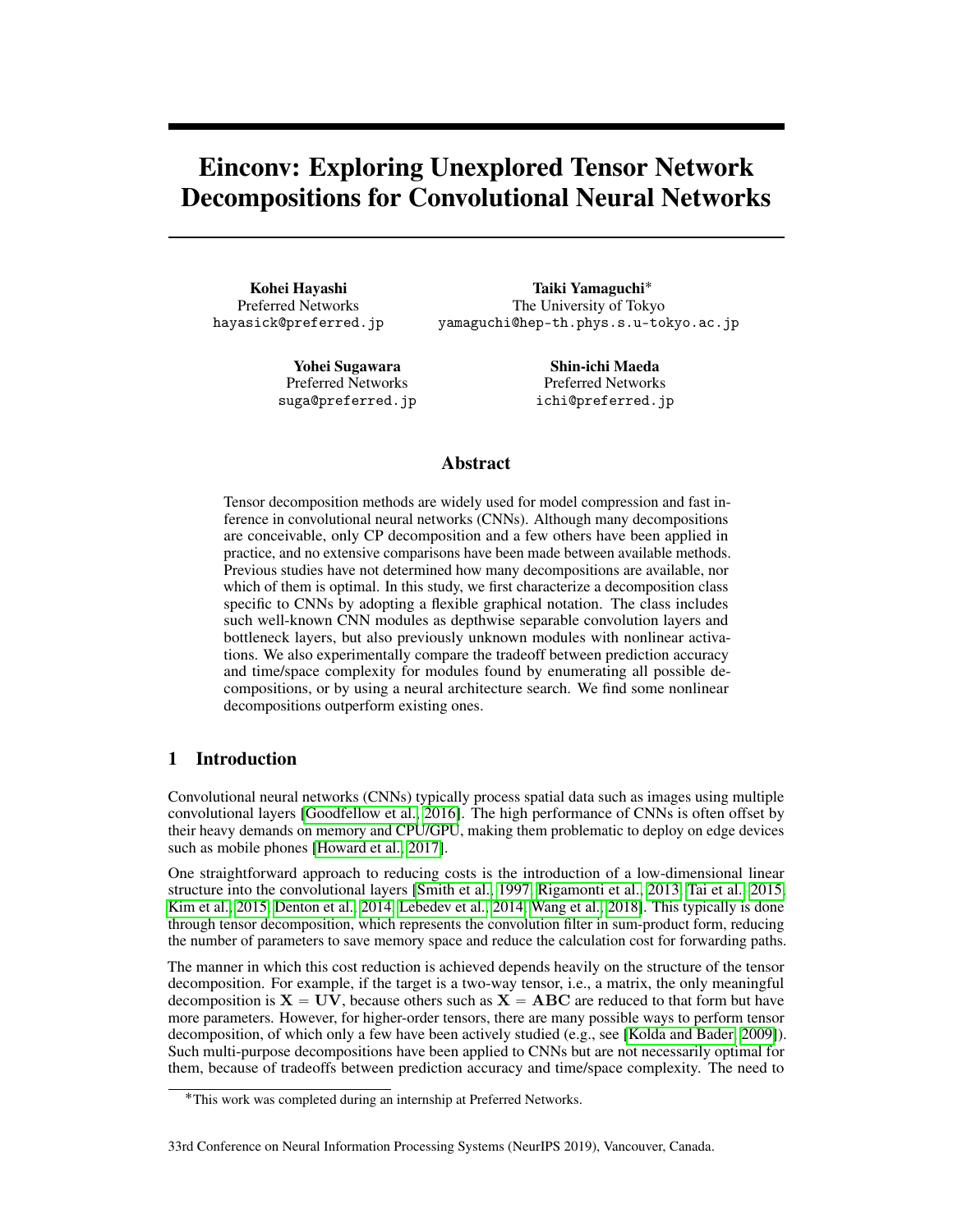<span id="page-1-5"></span><span id="page-1-4"></span><span id="page-1-3"></span><span id="page-1-0"></span>

<span id="page-1-2"></span>Figure 1: Visualizing linear structures in various convolutional layers, where  $\chi$  is input and  $\tau$  is a convolution kernel. The "legs"  $h', w', c'$  respectively represent the spatial height, spatial width, and output channels. We will further explain these diagrams in Section [3.](#page-2-0)

consider many factors, including application domains, tasks, entire CNN architectures, and hardware limitations, makes the emergence of new optimization techniques inevitable.

In this study, we investigate a hidden realm of tensor decompositions to identify maximally resourceefficient convolutional layers. We first characterize a decomposition class specific to CNNs by adopting a flexible hypergraphical notation based on tensor networks [\[Penrose, 1971\]](#page-9-7). The class can deal with nonlinear activations, and includes modern light-weight CNN layers such as the bottleneck layers used in ResNet [\[He et al., 2015\]](#page-9-8), the depthwise separable layers used in Mobilenet V1 [\[Howard et al., 2017\]](#page-9-1), the inverted bottleneck layers used in Mobilenet V2 [\[Sandler et al.,](#page-10-3) [2018\]](#page-10-3), and others, as shown in Figure [1.](#page-1-0) The notation permits us to handle convolutions in three or more dimensions straightforwardly. In our experiments, we study the accuracy/complexity tradeoff by enumerating all possible decompositions for 2D and 3D image data sets. Furthermore, we evaluate nonlinear extensions by combining neural architecture search with the LeNet and ResNet architectures. The code implemented in Chainer [\[Tokui et al., 2019\]](#page-10-4) is available at [https:](https://github.com/pfnet-research/einconv) [//github.com/pfnet-research/einconv](https://github.com/pfnet-research/einconv).

**Notation** We use the notation  $[n] = \{1, \ldots, n\}$ , where n is a positive integer. Lower-case letters denote scalars when in ordinary type, vectors when in bold  $(e.g., a, a)$ . Upper-case letters denote matrices when in bold, tensors when in bold script (e.g.  $A, A$ ).

# 2 Preliminaries

#### 2.1 Convolution in Neural Networks

Consider a 2D image of height  $H \in \mathbb{N}$ , width  $W \in \mathbb{N}$ , and number of channels  $C \in \mathbb{N}$ , where a channel is a feature (e.g.,  $R$ ,  $\overline{G}$ , or B) possessed by each pixel. The image can be represented by a three-way tensor  $\mathcal{X} \in \mathbb{R}^{H \times W \times C}$ . Typically, the convolution operation, applied to such a tensor, will change the size and the number of channels. We assume that the size of the convolution filter is odd. Let  $I, J \in \{1, 3, 5, \dots\}$  be the filter's height and width,  $P \in \mathbb{N}$  be the padding size, and  $S \in \mathbb{N}$  be the Stride. Then, the output has height  $H' = (H + 2P - I)/S + 1$  and width  $W' = (W + 2P - J)/S + 1$ . When we set the number of output channels to  $C^{\prime} \in \mathbb{N}$ , the convolution layer yields an output  $\mathbf{\mathcal{Z}} \in \mathbb{R}^{H' \times W' \times C'}$  in which each element is given as

<span id="page-1-1"></span>
$$
z_{h'w'c'} = \sum_{i \in [I]} \sum_{j \in [J]} \sum_{c \in [C]} t_{ijcc'} x_{h'_i w'_j c}, \qquad (1)
$$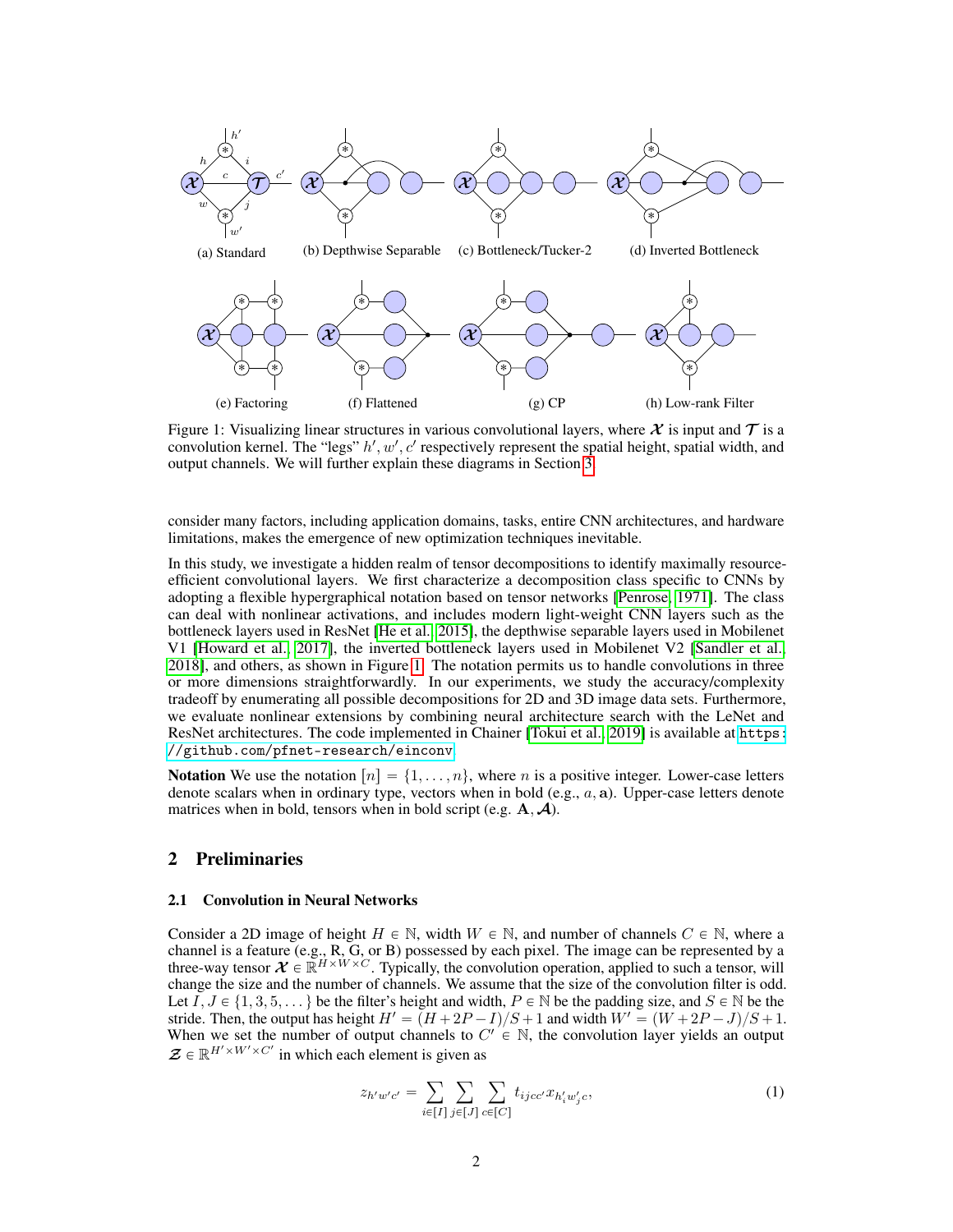Here  $\mathcal{T} \in \mathbb{R}^{I \times J \times C \times C'}$  is a weight, which is termed as the  $I \times J$  kernel, and  $h'_i = (h'-1)S + i - P$ and  $w'_{j} = (w' - 1)S + j - P$  are spatial indices used for convolution. For simplicity, we omit the bias parameter. There are  $IJCC'$  parameters, and the time complexity of [\(1\)](#page-1-1) is  $O(IJCH'W'C')$ .

Although [\(1\)](#page-1-1) is standard, there are several important special cases used to reduce computational complexity. The case when  $I = J = 1$  is called  $1 \times 1$  convolution [\[Lin et al., 2013,](#page-9-9) [Szegedy et al.,](#page-10-5) [2015\]](#page-10-5); it applies a linear transformation to the channels only, and does not affect the spatial directions. Depthwise convolution [\[Chollet, 2016\]](#page-8-0) is arguably the opposite of  $1 \times 1$  convolution: it works as though the input and output channels (rather than the spatial dimensions) are one dimensional, i.e.,

<span id="page-2-1"></span>
$$
z_{h'w'c'} = \sum_{i \in [I]} \sum_{j \in [J]} t_{ijc'} x_{h'_i w'_j c'}.
$$
 (2)

#### 2.2 Tensor Decomposition in Convolution

To reduce computational complexity, [Kim et al.](#page-9-3) [\[2015\]](#page-9-3) applied Tucker-2 decomposition [\[Tucker,](#page-10-6) [1966\]](#page-10-6) to the kernel  $\tau$ , replacing the original kernel by  $\tau^{T_2}$ , where each element is given by

<span id="page-2-2"></span>
$$
t_{ijcc'}^{\text{T2}} = \sum_{\alpha \in [A]} \sum_{\beta \in [B]} g_{ij\alpha\beta} u_{c\alpha} v_{c'\beta}.
$$
 (3)

Here  $\mathcal{G} \in \mathbb{R}^{I \times J \times A \times B}$ ,  $\mathbf{U} \in \mathbb{R}^{C \times A}$ ,  $\mathbf{V} \in \mathbb{R}^{C' \times B}$  are new parameters, and  $A, B \in \mathbb{N}$  are ranklike hyperparameters. Note that convolution with the Tucker-2 kernel  $\mathcal{T}^{T2}$  is equivalent to three consecutive convolutions:  $1 \times 1$  convolution with kernel U,  $I \times J$  convolution with kernel G, and  $1 \times 1$  convolution with kernel V. The hyperparameters A and B may be viewed as intermediate channels during the three convolutions. Hence, when  $A, B$  are smaller than  $C, C',$  a cost reduction is expected, because the heavy  $I \times J$  convolution is now being taken with the A, B channel pair instead of with  $C, C'$ . The reduction ratios of the number of parameters and the inference cost for the Tucker-2 decomposition compared to the original are both at least  $AB/CC'$ .

Similarly, several authors [\[Denton et al., 2014,](#page-9-4) [Lebedev et al., 2014\]](#page-9-5) have employed CP decomposition [\[Hitchcock, 1927\]](#page-9-10), which reparametrizes the kernel as

<span id="page-2-3"></span>
$$
t_{ijcc'}^{\rm CP} = \sum_{\gamma \in [\Gamma]} \tilde{u}_{i\gamma} \tilde{v}_{j\gamma} \tilde{w}_{c\gamma} \tilde{s}_{c'\gamma},\tag{4}
$$

where  $\tilde{\mathbf{U}}, \tilde{\mathbf{V}}, \tilde{\mathbf{W}}, \tilde{\mathbf{S}}$  are new parameters and  $\Gamma \in \mathbb{N}$  is a hyperparameter.

### <span id="page-2-0"></span>3 The Einconv Layer

We have seen that both the convolution operation [\(1\)](#page-1-1), [\(2\)](#page-2-1) and the decompositions of the kernel [\(3\)](#page-2-2), [\(4\)](#page-2-3) are given as the sum-product of tensors with many indices. Although the indices may cause expressions to appear cluttered, they play important roles. There are two classes of indices: those connected to the output shape  $(h', w', c')$  and those used for summation  $(i, j, c, \alpha, \beta, \gamma)$ . Convolution and its decomposition are specified by how the indices interact and are distributed into tensor variables. For example, in Tucker-2 decomposition, the spatial, input channel, and output channel information  $\mathcal{G}, \mathbf{U}, \mathbf{V}$  are separated through their respective indices  $(i, j), c', c$ . Moreover, they are joined by two-step connections: the input channel and spatial information are connected by  $\alpha$ , and the output channel and spatial information by  $\beta$ . Here, we can consider the summation indices to be paths that deliver input information to the output.

A hypergraph captures the index interaction in a clean manner. The basic idea is that tensors are distinguished only by the indices they own and we consider them as vertices. Vertices are connected if the corresponding tensors share indices to be summed. (For notational simplicity, we will often refer to a tensor by its indices alone, i.e.,  $\mathcal{U} = (u_{abc})_{a \in [A], b \in [B], c \in [C]}$  is equivalent to  $\{a, b, c\}$ .)

As an example, consider the decomposition of a kernel T. Let the *outer indices*  $\mathcal{O} = \{i, j, c, c'\}$  be the indices of the shape of  $\mathcal T$ , the *inner indices*  $\mathcal I = (r_1, r_2, \dots)$  be the indices used for summation, and *inner dimensions*  $\mathcal{R} = (R_1, R_2, \dots) \in \mathbb{R}^{|\mathcal{I}|}$  be the dimensions of  $\mathcal{I}$ . Assume that  $M \in \mathbb{N}$  tensors are involved in the decomposition, and let  $V = \{v_1, \ldots, v_M \mid v_m \in 2^{\mathcal{O} \cup \mathcal{I}}\}\$  denote the set of these tensors, where  $2^{\mathcal{A}}$  denotes the power set of a set  $\mathcal{A}$ . Given  $\mathcal{V}$ , each inner index  $r \in \mathcal{I}$  defines a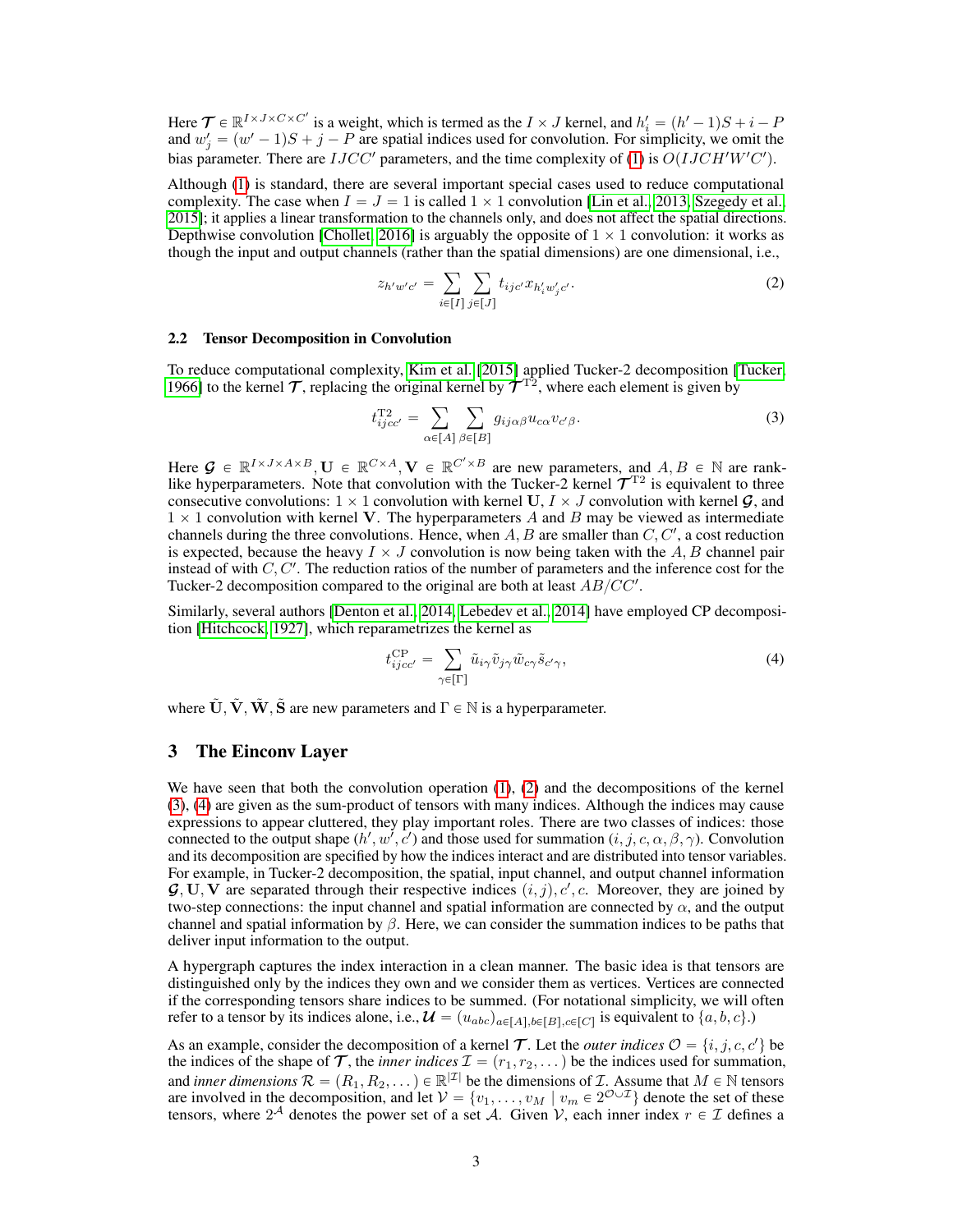hyperedge  $e_r = \{v \mid r \in v \text{ for } v \in V\}$ . Let  $\mathcal{E} = \{e_n \mid n \in \mathcal{O} \cup \mathcal{I}\}$  denote the set of hyperedges. For example, suppose  $\mathcal{I} = \{\alpha, \beta\}$  and  $\mathcal{V} = \{\{i, j, \alpha, \beta\}, \{c, \alpha\}, \{c', \beta\}\}\;$  then, the undirected weighted hypergraph  $(\mathcal{V}, \mathcal{E}, \mathcal{R})$  is equivalent to Tucker-2 decomposition [\(3\)](#page-2-2).

This idea is also applicable to the convolution operation by the introduction of dummy tensors that absorb the index patterns used in convolution. Recall that in  $(1)$  the special index  $h'_i$  indicates which vertical elements of the kernel and the input image are coupled in the convolution. Let  $\mathcal{P} \in \{0, 1\}^{H \times H' \times I}$  be a (dummy) binary tensor where each element is defined as  $p_{hh'i} = 1$  if  $h = h'_i$ and 0 otherwise, and let  $\mathcal{Q} \in \{0, 1\}^{W \times W' \times J}$  be the horizontal counterpart of  $\mathcal{P}$ . Furthermore, let us modify the index sets to  $\mathcal{O} = \{h', w', c'\}$  and  $\mathcal{I} = (h, w, i, j, c)$ , and the dimensions to  $\mathcal{R} =$  $(H, W, I, J, C)$ . Then, vertices  $V = \{ \{h, w, c\}, \{i, j, c, c'\}, \{h, h', i\}, \{w, w', j\} \}$  and hyperedges  $\mathcal{E}$ that are automatically defined by  $\mathcal V$  exactly represent the convolution operation [\(1\)](#page-1-1), where we ensure that the tensor of  $\{h, h', i\}$  is fixed by  $\mathcal P$  and the tensor of  $\{w, w', j\}$  is fixed by  $\mathcal Q$ .

The above mathematical explanation may sound too winding, but visualization will help greatly. Let us introduce several building blocks for the visualization. Let a circle (vertex) indicate a tensor, and a line (edge) connected to the circle indicate an index associated with that tensor. When an edge is connected on only one side, it corresponds to an outer index of the tensor; otherwise, it corresponds to an inner index used for summation. The summation and elimination of inner indices is called *contraction*. For example,

$$
\overline{A}_{i} \overline{A}_{j} \overline{B}_{k} = -\overline{C}_{k} \qquad \Longleftrightarrow \qquad \sum_{j} a_{ij} b_{jk} = c_{ik}.
$$
 (5)

A hyperedge that is connected to more than three vertices is depicted with a black dot:

$$
\overline{\mathcal{A}^{\bullet}(\mathcal{A}^{\bullet})^{\bullet}(\mathcal{B})} \quad \Longleftrightarrow \quad \sum_{j} a_{ij} b_{j} c_{jk}. \tag{6}
$$

Finally, a node with symbol "\*" indicates a dummy tensor. In our context, this implicitly indicates that some spatial convolution is involved:

$$
\left(\bigoplus_{h} \begin{matrix} h' \\ \ast \end{matrix}\right) \leftarrow \bigoplus_{i} \begin{matrix} k \\ \mathbf{B} \end{matrix} \right) \leftarrow \sum_{h,i} p_{hh'i} a_h b_i \tag{7}
$$

The use of a single hyperedge to represent the summed inner index is the graphical equivalent of the Einstein summation convention in tensor algebra. Inspired by this equivalence and by NumPy's einsum function [\[Wiebe, 2011\]](#page-10-7), we term a hypergraphically-representable convolution layer an *Einconv* layer.

#### 3.1 Examples

In Figure [1,](#page-1-0) we give several examples of hypergraphical notation. Many existing CNN modules can obviously be described as Einconv layers (but without nonlinear activation).

**Separable and Low-rank Filters** Although a kernel is usually square, i.e.,  $I = J$ , we often take the convolution separately along the vertical and horizontal directions. In this case, the convolution operation is equivalent to the application of two filters of sizes  $(I, 1)$  and  $(1, J)$ . This can be considered the rank-1 approximation of the  $I \times J$  convolution. A separable filter [\[Smith et al., 1997\]](#page-10-0) is a technique to speed up convolution when the filter is exactly of rank one. [Rigamonti et al. \[2013\]](#page-9-2) extended this idea by approximating filters as low-rank matrices for a single input channel, and [Tai](#page-10-1) [et al. \[2015\]](#page-10-1) further extended it for multiple input channels (Figure [1h\)](#page-1-2).

Factored Convolution In the case of a large filter size, factored convolution is commonly used to replace the large filter with multiple small-sized convolutions [\[Szegedy et al., 2016\]](#page-10-8). For example, two consecutive  $3 \times 3$  convolutions are equivalent to one  $5 \times 5$  convolution in which the first  $3 \times 3$ filter has been enlarged by the second  $3 \times 3$  filter. Interestingly, the factorization of convolution is exactly represented in Einconv by adding two additional dummy tensors.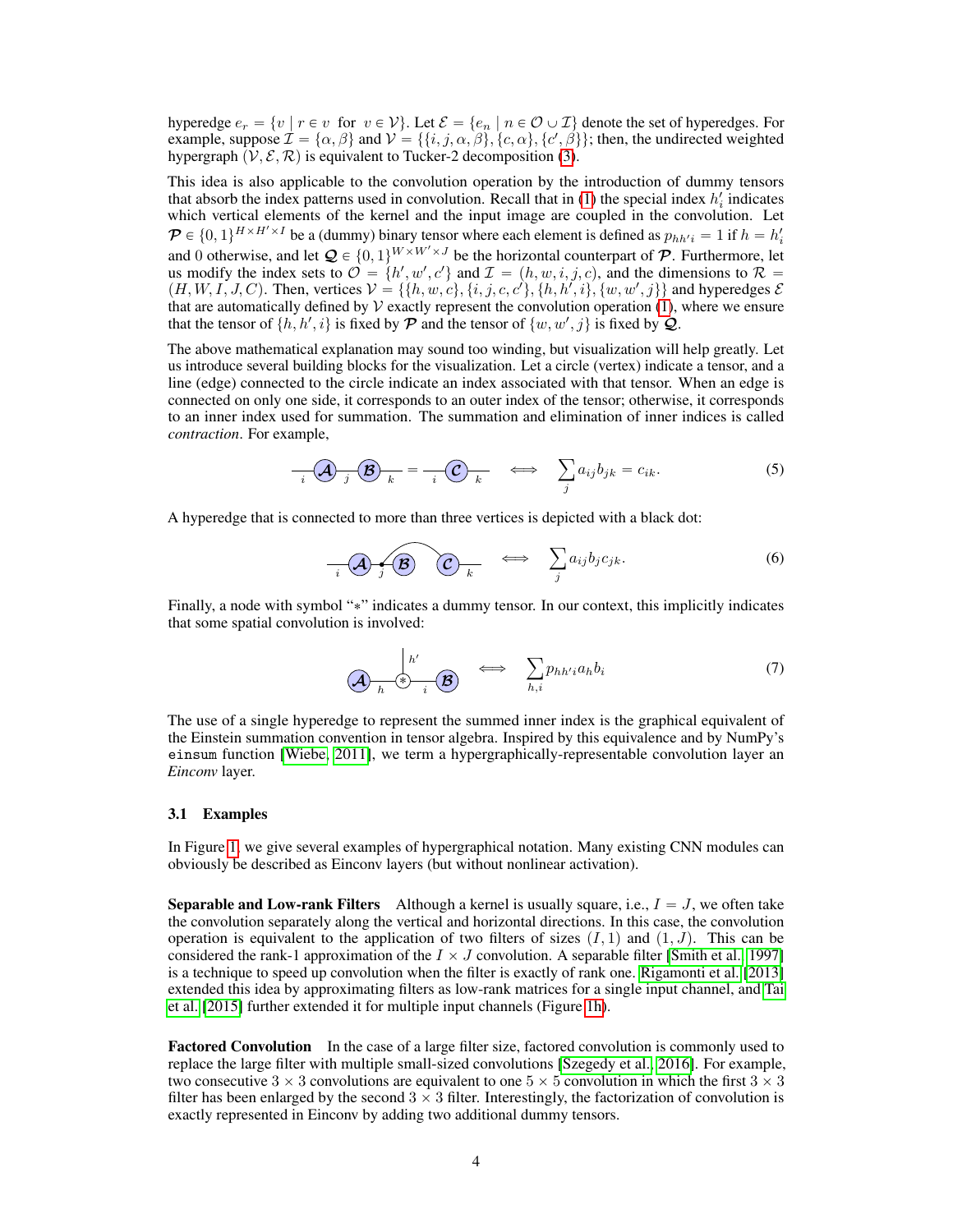<span id="page-4-0"></span>

Figure 2: Graphical visualizations of 3D convolutions.

Bottleneck Layers In ResNet [\[He et al., 2015\]](#page-9-8), the bottleneck module is used as a building block: input channels are reduced before convolution, and then expanded afterwards. Finally, a skip connection is used, re-adding the original input. Figure [1c](#page-1-3) shows the module without the skip connection. From the diagram, we see that the linear structure of the bottleneck is equivalent to Tucker-2 decomposition.

Depthwise Separable Convolution Mobilenet V1 [\[Howard et al., 2017\]](#page-9-1) is a seminal light-weight architecture. It employs depthwise separable convolution [\[Sifre and Mallat, 2014,](#page-10-9) [Chollet, 2016\]](#page-8-0) as a building block; this is a combination of depthwise and  $1 \times 1$  convolution (Figure [1b\)](#page-1-4), and works well with limited computational resources.

Inverted Bottleneck Layers Mobilenet V2 [\[Sandler et al., 2018\]](#page-10-3), the second generation of Mobilenet, employs a building block called the inverted bottleneck module (Figure [1d\)](#page-1-5). It is similar to the bottleneck module, but there are two differences. First, whereas in the bottleneck module, the number of intermediate channels is smaller than the number of input or of output channels, in the inverted bottleneck this relationship is reversed, and the intermediate channels are "ballooned". Second, there are two intermediate channels in the bottleneck module, while the inverted bottleneck has only one.

#### 3.2 Higher Order Convolution

We have, thus far, considered 2D convolution, but Einconv can naturally handle higher-order convolution. For example, consider a 3D convolution. Let  $d, d'$  be the input/output indices for depth, and k be the index of filter depth. Then, by adding d' to  $\hat{O}$  and  $d, k$  to  $\hat{I}$ , we can construct a hypergraph for 3D convolution. Figure [2](#page-4-0) shows the hypergraphs for the the standard 3D convolution and for two light-weight convolutions: the depthwise separable convolution [\[Köpüklü et al., 2019\]](#page-9-11), and the (2+1)D convolution [\[Tran et al., 2018\]](#page-10-10) which factorizes a full 3D convolution into 2D and 1D convolutions.

#### <span id="page-4-2"></span>3.3 Reduction and Enumeration

Although the hypergraphical notation is powerful, we need to be careful about its redundancy. For example, consider a hypergraph  $(V, \mathcal{E})$  where an inner index  $a \in \mathcal{I}$  is only used by the m-th tensor, i.e,  $a \in v_m$  and  $a \notin v_n$  for  $n \neq m$ . Then, any tensors represented by  $(\mathcal{V}, \mathcal{E})$ , whatever their inner dimensions, are also represented by removing  $\alpha$  from every element of  $\mathcal V$  and the  $\alpha$ -th hyperedge from  $\mathcal E$ . Similarly, self loops do not increase the representability [\[Ye and Lim, 2018\]](#page-10-11). In terms of representability of the Einconv layer, there is no reason to choose redundant hypergraphs.[2](#page-4-1) We therefore want to remove them efficiently.

For simplicity, let us consider the 2D convolution case, in which the results are straightforwardly extensible to higher-order cases. Let  $\setminus$  denote the set difference operator and  $\odot$  denote the elementwise set difference operator, which is used to remove an index from all vertices, e.g.,  $V \otimes a =$  $\{v_1\backslash a, \ldots, v_M\backslash a\}$  for index  $a \in \mathcal{O} \cup \mathcal{I}$ . For convenience, we define a map  $\theta : \mathcal{O} \cup \mathcal{I} \to \mathbb{N}$  that

<span id="page-4-1"></span><sup>&</sup>lt;sup>2</sup>It might be possible that some redundant Einconv layer outperforms equivalent nonredundant ones, because parametrization influences optimization. However, we focus here on representability alone.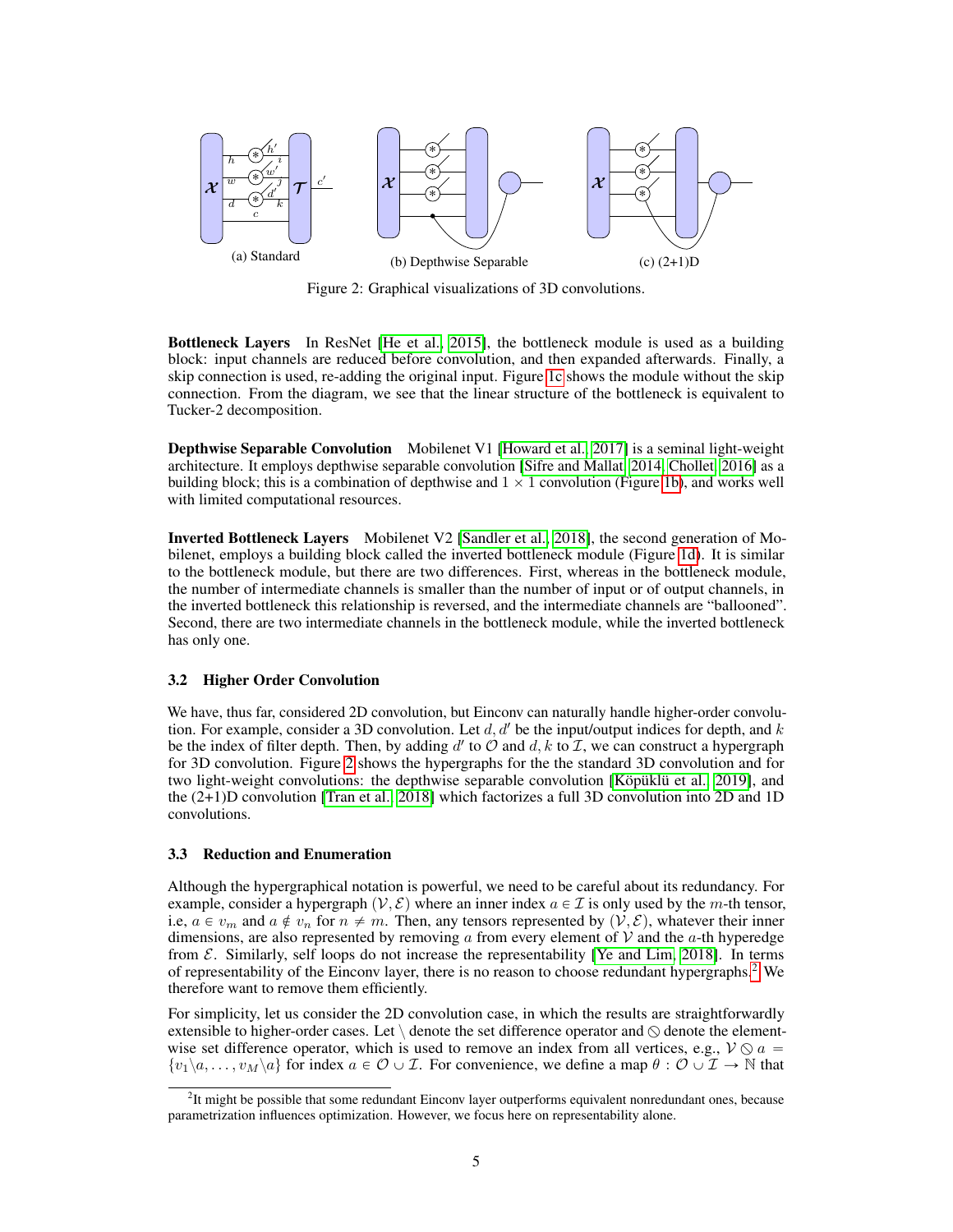returns the dimension of an index  $a \in \mathcal{O} \cup \mathcal{I}$ , e.g.  $\theta(i) = I$ . To discuss representability, we introduce the following notation for the space of Einconv layers:

**Definition 1.** Given vertices  $V = \{v_1, \ldots, v_M\}$  and inner dimensions R, let  $\mathcal{F}_V$  :  $\mathbb{R}^{\times a \in v_1}$   $^{\theta(a)}$   $\times$  $\cdots \times \mathbb{R}^{\times_{a\in v_M}\theta(a)} \to \mathbb{R}^{I\times J\times C\times C'}$  be the contraction of M tensors along with V. In addition, let  $\mathbb{T}_{\mathcal{V}}(\mathcal{R})\subseteq\mathbb{R}^{I\times J\times C\times C'}$  be the space that  $\mathcal{F}_{\mathcal{V}}$  covers, i.e.,  $\mathbb{T}_{\mathcal{V}}(\mathcal{R})=\{\mathcal{F}_{\mathcal{V}}(\mathcal{U}_1,\ldots,\mathcal{U}_M) \mid \mathcal{U}_m\in$  $\mathbb{R}^{\times}$ <sup>*a*∈*vm*</sub>  $\theta$ <sup>*(a)*</sup> for *m*  $\in$  [*M*]}.</sup>

Next, we show several sufficient conditions for hypergraphs to be redundant.

<span id="page-5-0"></span>**Proposition 1** [\(Ye and Lim 2018,](#page-10-11) Proposition 3.5). *Given inner dimensions*  $\mathcal{R} \in \mathbb{R}^{|\mathcal{I}|}$ , if  $R_a = 1$ ,  $\mathbb{T}_{\mathcal{V}}(\mathcal{R})$  *is equivalent to*  $\mathbb{T}_{\mathcal{V}\otimes a}(\ldots, R_{a-1}, R_{a+1}, \ldots)$ *.* 

<span id="page-5-1"></span>**Proposition 2.** *If*  $v_m \subseteq v_n$  *for some*  $m, n \in [M]$ ,  $\mathbb{T}_V(\mathcal{R})$  *is equivalent to*  $\mathbb{T}_{V \setminus v_m}(\mathcal{R})$ *.* 

<span id="page-5-2"></span>**Proposition 3.** If  $e_a = e_b$  for  $a, b \in I$ ,  $\mathbb{T}_\mathcal{V}(\mathcal{R})$  is equivalent to  $\mathbb{T}_{\mathcal{V}\odot a}(\tilde{\mathcal{R}})$  where  $\tilde{\mathcal{R}} =$  $(\ldots, R_{a-1}, R_{a+1}, \ldots, R_{b-1}, R_aR_b, R_{b+1}, \ldots).$ 

<span id="page-5-3"></span>**Proposition 4.** Assume the convolution is size-invariant, i.e.,  $H = H'$  and  $W = W'$ . Then, given *filter height and width*  $I, J \in \{1, 3, 5, \ldots\}$ , the number of possible combinations that eventually *achieve*  $\overline{I} \times J$  *convolution is*  $\pi(\frac{I-1}{2})\pi(\frac{J-1}{2})$ , where  $\pi : \mathbb{N} \to \mathbb{N}$  *is the partition function of integers. (See [\[Sloane, 2019\]](#page-10-12) for examples.)*

Proposition [1](#page-5-0) says that, if the inner dimension of an inner index is one, we can eliminate it from the hypergraph. Proposition [2](#page-5-1) shows that, if the indices of a vertex form a subset of the indices of another vertex (e.g.  $v_1 = \{a, c\}$  and  $v_2 = \{a, b, c\}$ ), we can remove the first vertex. Proposition [3](#page-5-2) means that a "double" hyperedge on the dimensions  $A, B \in \mathbb{N}$  is reduced to a single hyperedge on the dimension  $AB$ . Proposition [4](#page-5-3) tells us the possible choices of filter size. We defer the proofs to the Supplementary material. By combining the above propositions, we can obtain the following theorem:

Theorem 1. *If the number of inner indices and the filter size is finite, the set of nonredundant hypergraphs representing convolution* [\(1\)](#page-1-1) *is finite.*

To enumerate nonredundant hypergraphs, we first use the condition of Proposition [2.](#page-5-1) Because of the vertex-subset constraint in Proposition [2,](#page-5-1) a valid vertex set must be a subset of the power set of all the indices  $\mathcal{O} \cup \mathcal{I}$ , and its size is at most  $2^{2^{|\mathcal{O} \cup \mathcal{I}|}}$ . After enumerating the vertex sets satisfying this constraint, we eliminate some of them using the other propositions.<sup>[3](#page-5-4)</sup> We used this algorithm in the experiments (Section [6\)](#page-6-0).

## 4 Nonlinear Extension

Tensor decomposition involves multiple linear operations, and each vertex can be seen as a linear layer. For example, consider a linear map  $\mathbf{W} : \mathbb{R}^C \to \mathbb{R}^{C'}$ . If  $\mathbf{W}$  is written as a product of three matrices  $W = ABC$ , we can consider the linear map to be a composition of three linear layers:  $W(x) = (A \circ B \circ C)(x)$  for a vector input  $x \in \mathbb{R}^C$ . This might lead one to conclude that, in addition to reducing computational complexity, tensor decomposition with many vertices also contributes to an increase in representability. However, because the rank of  $W$  is determined by the minimum rank of either  $A, B$ , or  $C$ , and the representability of a matrix is solely controlled by its rank, adding linear layers does not improve representability. This problem arises in Einconv layers.

A simple solution is to add nonlinear functions between linear layers. Although this is easy to implement, enumeration is no longer possible, because the equivalence relation becomes non-trivial with the introduction of nonlinearity, causing an infinite number of candidates to exist. It is not possible to enumerate an infinite number of candidates, thus an efficient neural architecture search algorithm ( [\[Zoph and Le, 2016\]](#page-10-13)) is needed. Many such algorithms have been proposed, based on genetic algorithms (GAs) [\[Real et al., 2018\]](#page-9-12), reinforcement learning [\[Zoph and Le, 2016\]](#page-10-13), and other methods [\[Zoph et al., 2018,](#page-10-14) [Pham et al., 2018\]](#page-9-13). In this study, we employ GA because hypergraphs have a discrete structure that is highly compatible with it. As multiobjective optimization problems need to be solved (e.g., number of parameters vs. prediction accuracy), we use the nondominated sorting

<span id="page-5-4"></span> $^3$ For more details, see the real code: [https://github.com/pfnet-research/einconv/blob/master/](https://github.com/pfnet-research/einconv/blob/master/enumerate_graph.py) [enumerate\\_graph.py](https://github.com/pfnet-research/einconv/blob/master/enumerate_graph.py)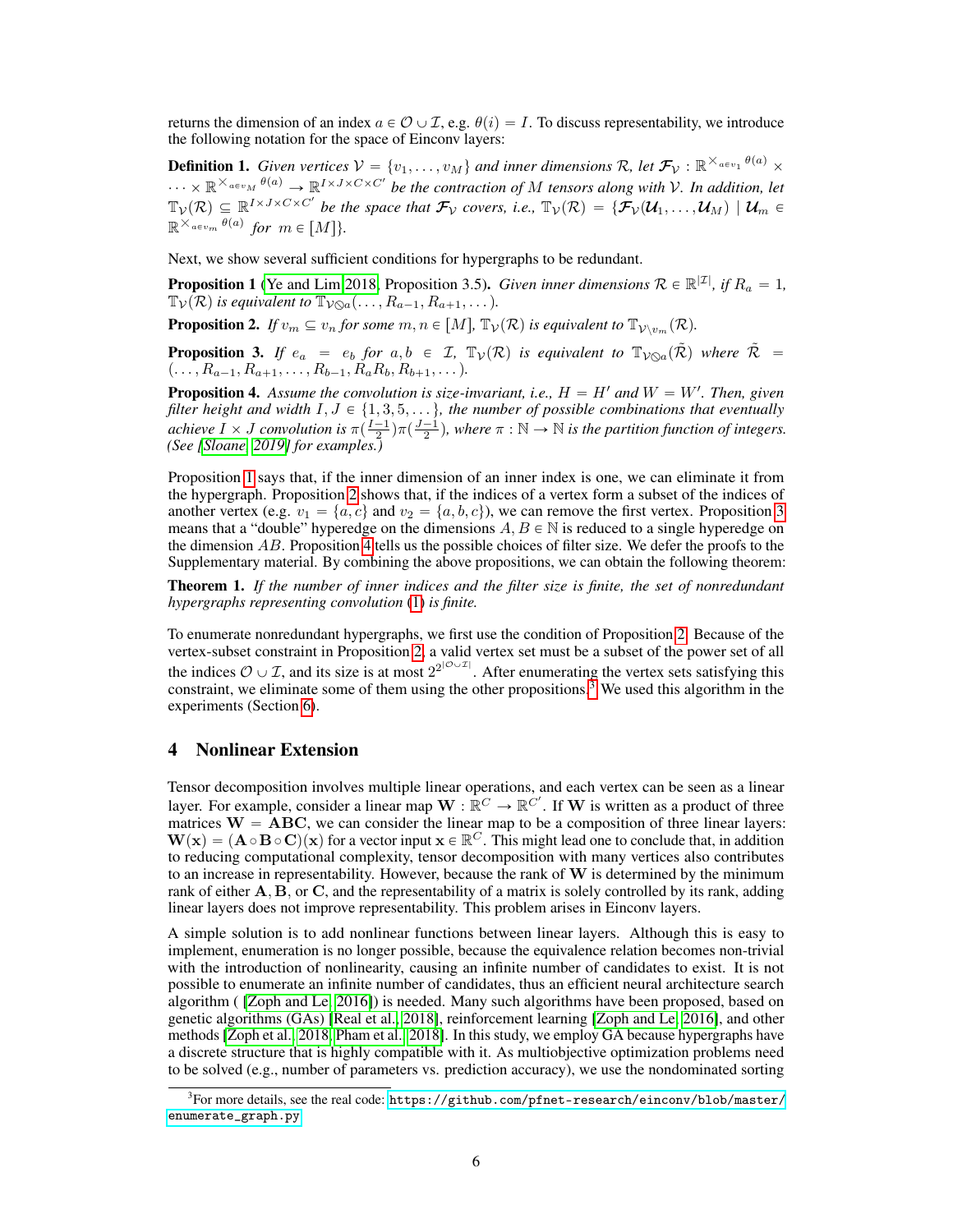genetic algorithm II (NSGA2) [\[Deb et al., 2002\]](#page-9-14), which is one of the most popular multiobjective GAs. In Section [6.2](#page-6-1) we will demonstrate that we can find better Einconv layers by GA than by enumeration.

# 5 Related Work

Tensor network notation, a graphical notation for linear tensor operations, was developed by the quantum many-body physics community (see tutorial by [Bridgeman and Chubb \[2017\]](#page-8-1)). Our notation is basically a subset of this, except that ours allows hyperedges. Such hyperedges are convenient for representing certain convolutions, such as depthwise convolution (see Figure [1b;](#page-1-4) the inclusion of the rightmost vertex indicates depthwise convolution). The reduction of redundant tensor networks was recently studied by [Ye and Lim \[2018\]](#page-10-11), and we extended the idea to include convolution (Section [3.3\)](#page-4-2).

There are several studies that combine deep neural networks and tensor networks. [Stoudenmire and](#page-10-15) [Schwab](#page-10-15) [\[2016\]](#page-10-15) studied shallow fully-connected neural networks, where the weight is decomposed using the tensor train decomposition [\[Oseledets, 2011\]](#page-9-15). [Novikov et al. \[2015\]](#page-9-16) took a similar approach to deep feed-forward networks, which was later extended to recurrent neural networks [\[He et al.,](#page-9-17) [2017,](#page-9-17) [Yang et al., 2017\]](#page-10-16). [Cohen and Shashua](#page-9-18) [\[2016\]](#page-9-18) addressed a CNN architecture that can be viewed as a huge tensor decomposition. They interpreted the entire forward process, including the pooling operation, as a tensor decomposition; this differs from our approach of reformulating a single convolutional layer. Another difference is their focus on a specific decomposition (hierarchical Tucker decomposition [\[Hackbusch and Kühn, 2009\]](#page-9-19)); we do not impose any restrictions on decomposition forms.

# <span id="page-6-0"></span>6 Experiments

We examined the performance tradeoffs of Einconv layers in image classification tasks. We measured time complexity by counting the FLOPs of the entire forwarding path, and space complexity by counting the total number of parameters. All the experiments were conducted on NVIDIA P100 and V100 GPUs. The details of the training recipes are described in the Supplementary material.

# 6.1 Enumeration

First, we investigated the basic classes of Einconv for 2D and 3D convolutions. For 2D convolution with a filter size of  $3 \times 3$ , we enumerated the 901 nonredundant hypergraphs having at most two inner indices, where the inner dimensions were all fixed to 2. In addition to these, we compared baseline Einconv layers that include nonlinear activations and/or more inner indices. We used the Fashion-MNIST dataset [\[Xiao et al., 2017\]](#page-10-17) to train the LeNet-5 network [\[LeCun et al., 1998\]](#page-9-20). The result (Figure [3\)](#page-7-0) shows that, in terms of FLOPs, two baselines (standard and CP) achieve Pareto optimality, but other nameless Einconv layers fill the gap between those two.

Similarly, for a  $3 \times 3 \times 3$  filter, we enumerated 3D Einconv having at most one inner index, of which there were 492 instances in total. We used the 3D MNIST dataset [\[de la Iglesia Castro, 2016\]](#page-9-21) with architecture inspired by C3D [\[Tran et al., 2014\]](#page-10-18). The results (Figure [4\)](#page-7-1) show that, in contrast to the 2D case, the baselines dominated the Pareto frontier. This could be because we did not enumerate the case with two inner indices due to its enormous size.[4](#page-6-2)

# <span id="page-6-1"></span>6.2 GA Search with Non-linear Activation

Next, we evaluated the full potential of Einconv by combining it with a neural architecture search. In contrast to the previous experiments, we used Einconv layers from a larger space, i.e., we allowed nonlinear activations (ReLUs), factoring-like multiple convolutions, and changes of the inner dimensions. We employed two architectures: LeNet-5 and ResNet-50. We trained LeNet-5 with the Fashion-MNIST dataset, and the ResNet-50 with the CIFAR-10 dataset. Note that, for ResNet-50, a significant number of Einconv instances could not be trained because the GPU memory

<span id="page-6-2"></span><sup>4</sup> For 3D convolution, the number of tensor decompositions having two inner indices is more than ten thousand. Training all of them would require 0.1 million CPU/GPU days, which was infeasible with our computational resources.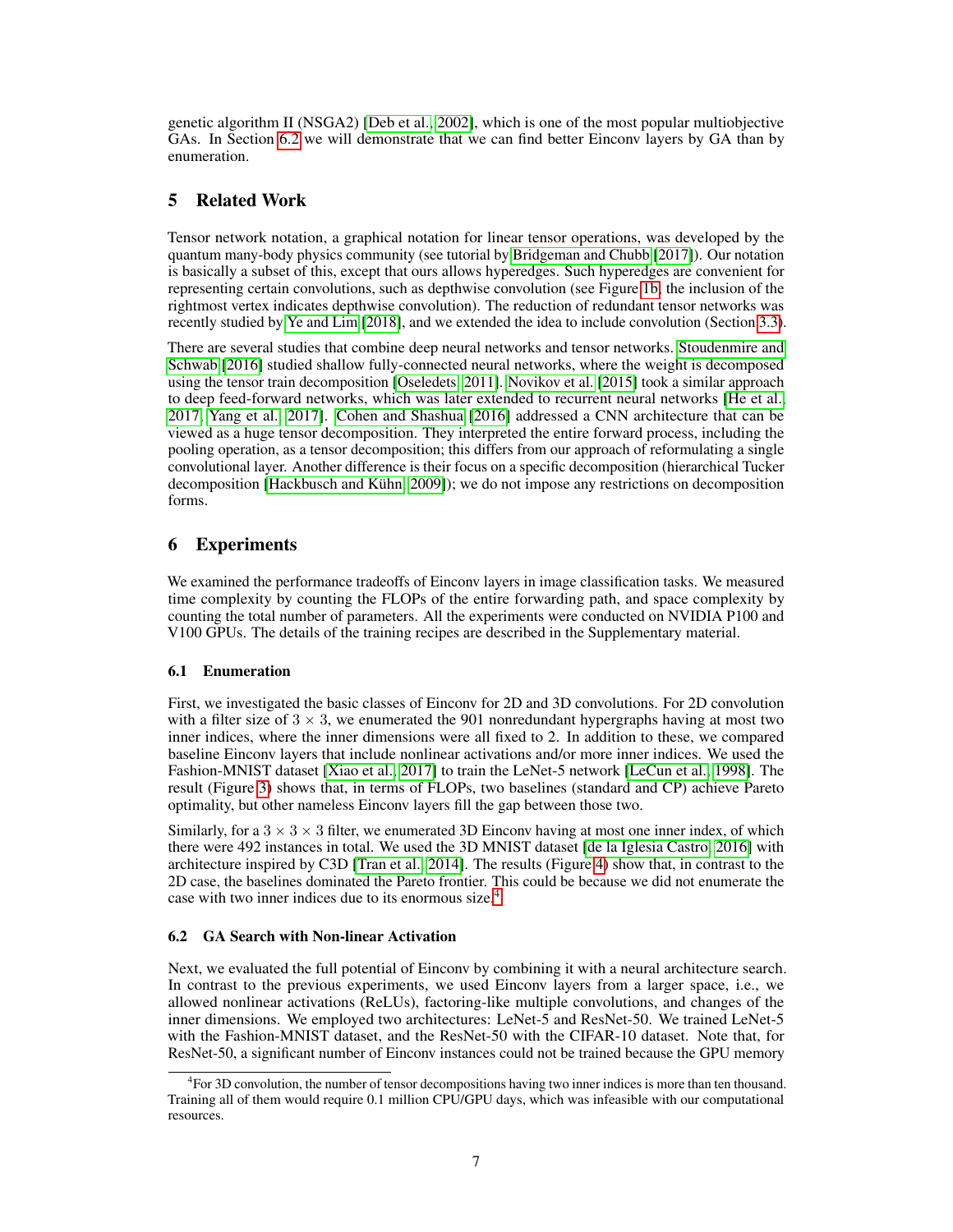<span id="page-7-0"></span>

Figure 3: Enumeration of 2D Einconv for LeNet-5 trained with Fashion-MNIST. Black dots indicate unnamed tensor decompositions found by the enumeration.

<span id="page-7-1"></span>

Figure 4: Enumeration of 3D Einconv for C3D-like networks trained with 3D MNIST, where 2p1, tt, and ht mean (2+1)D convolution [\[Tran et al., 2018\]](#page-10-10), tensor train decomposition [\[Oseledets, 2011\]](#page-9-15), and hierarchical Tucker decomposition [\[Hackbusch and Kühn, 2009\]](#page-9-19), respectively.

was insufficient. For the GA search, we followed the strategy of AmoebaNet [\[Real et al., 2018\]](#page-9-12): we did not use crossover operations, and siblings were produced only by mutation. Five mutation operations were prepared for changing the number of vertices/hyperedges and two for changing the order of contraction.[5](#page-7-2) We set test accuracy and the number of parameters as multiobjectives to be optimized by NSGA2.

The results of LeNet-5 (Figure [5\)](#page-8-2) show the tradeoff between the multiobjectives. Within the clearly defined and relatively smooth Pareto frontier, nameless Einconv layers outperform the baselines. The best accuracy achieved by Einconv was  $\sim 0.92$ , which was better than that of the standard convolution ( $\sim$  0.91). Although the results of ResNet-50 (Figure [6\)](#page-8-3) show a relatively rugged Pareto frontier, Einconv still achieves better tradeoffs than named baselines other than the standard and CP convolutions.

# 7 Conclusion and Discussion

Herein, we studied hypergraphical structures in CNNs. We found that a variety of CNN layers may be described hypergraphically, and that there exists an enormous number of variants never previously encountered. We found experimentally that the Einconv layers, the proposed generalized CNN layers, yielded excellent results.

One striking observation from the experiments is that certain existing decompositions, such as CP decomposition, consistently achieved good accuracy/complexity tradeoffs. This empirical result is somewhat unexpected; there is no theoretical reason that existing decompositions should outperform

<span id="page-7-2"></span> $^5$ See <https://github.com/pfnet-research/einconv/blob/master/mutation.py> for implementation details.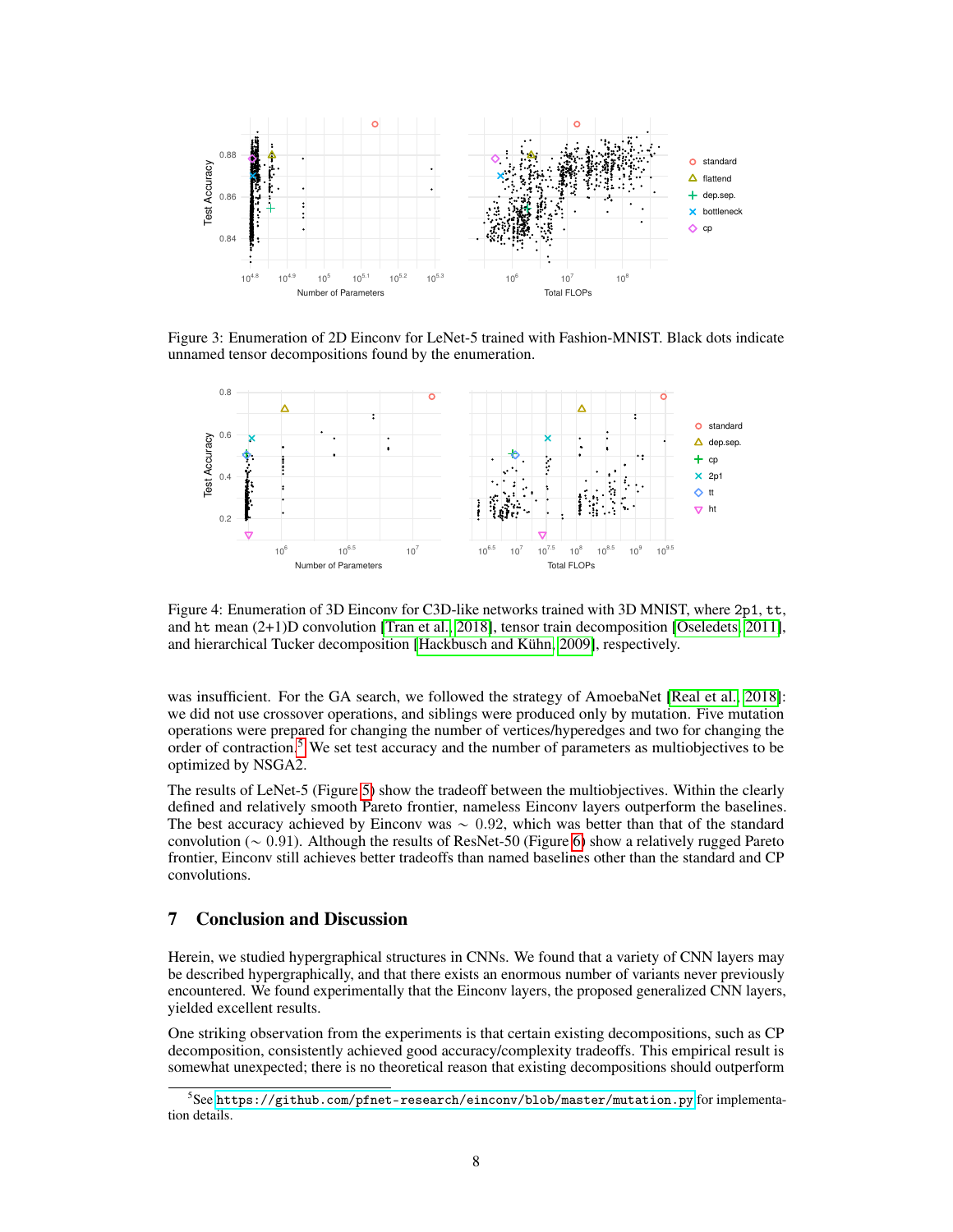<span id="page-8-2"></span>

Figure 5: GA search of 2D Einconv for LeNet-5 trained with Fashion-MNIST. Black dots indicate unnamed tensor decompositions found by the GA search.

<span id="page-8-3"></span>

Figure 6: GA search of 2D Einconv for ResNet-50 trained with CIFAR-10.

the new, unnamed ones. Developing a theory capable of explaining this phenomenon, or at least of characterizing the necessary conditions (e.g. symmetricity of decomposition) to achieve good tradeoffs would be a promising (but challenging) direction for future work.

One major limitation at present is the computational cost of searching. For example, the GA search for ResNet-50 in Section [6.2](#page-6-1) took 829 CPU/GPU days. This was mainly because of the long training periods (approximately 10 CPU/GPU hours for each training), but also because the GA may not have been leveraging the information on hypergraphs well. Although we incorporated some prior knowledge of hypergraphs such as the proximity regarding edge removing and vertex adding through mutation operations, simultaneous optimization of hypergraph structures and neural networks using sparse methods such as LASSO or Bayesian sparse models may be more promising.

#### Acknowledgments

We thank our colleagues, especially Tommi Kerola, Mitsuru Kusumoto, Kazuki Matoya, Shotaro Sano, Gentaro Watanabe, and Toshihiko Yanase, for helpful discussion, and Takuya Akiba for implementing the prototype of an enumeration algorithm. We also thank Jacob Bridgeman for sharing an elegant TikZ style for drawing tensor network diagrams. We finally thank the anonymous (meta-)reviewers for helpful comments and discussion.

## **References**

- <span id="page-8-1"></span>J. C. Bridgeman and C. T. Chubb. Hand-waving and interpretive dance: an introductory course on tensor networks. *Journal of Physics A: Mathematical and Theoretical*, 50(22):223001, 2017.
- <span id="page-8-0"></span>F. Chollet. Xception: Deep learning with depthwise separable convolutions, corr abs/1610.02357. *URL http://arxiv. org/abs/1610.02357*, 2016.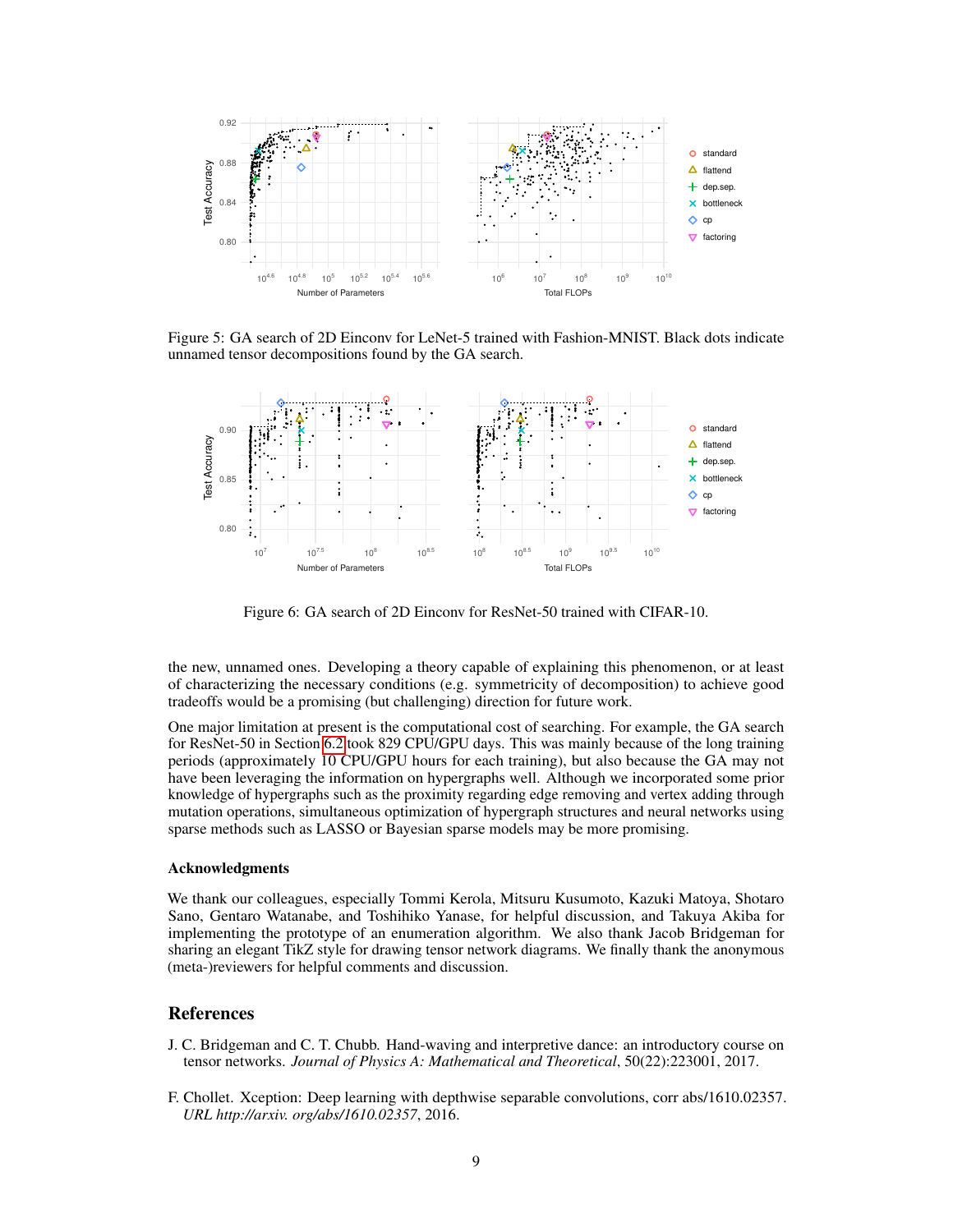- <span id="page-9-18"></span>N. Cohen and A. Shashua. Convolutional rectifier networks as generalized tensor decompositions. In *International Conference on Machine Learning*, pages 955–963, 2016.
- <span id="page-9-21"></span>D. de la Iglesia Castro. 3d mnist dataset. <https://www.kaggle.com/daavoo/3d-mnist>, 2016.
- <span id="page-9-14"></span>K. Deb, A. Pratap, S. Agarwal, and T. Meyarivan. A fast and elitist multiobjective genetic algorithm: Nsga-ii. *IEEE transactions on evolutionary computation*, 6(2):182–197, 2002.
- <span id="page-9-4"></span>E. L. Denton, W. Zaremba, J. Bruna, Y. LeCun, and R. Fergus. Exploiting linear structure within convolutional networks for efficient evaluation. In *Advances in neural information processing systems*, pages 1269–1277, 2014.
- <span id="page-9-0"></span>I. Goodfellow, Y. Bengio, and A. Courville. *Deep learning*. MIT press, 2016.
- <span id="page-9-19"></span>W. Hackbusch and S. Kühn. A new scheme for the tensor representation. *Journal of Fourier analysis and applications*, 15(5):706–722, 2009.
- <span id="page-9-8"></span>K. He, X. Zhang, S. Ren, and J. Sun. Deep residual learning for image recognition. eprint. *arXiv preprint arXiv:0706.1234*, 2015.
- <span id="page-9-17"></span>Z. He, S. Gao, L. Xiao, D. Liu, H. He, and D. Barber. Wider and deeper, cheaper and faster: Tensorized lstms for sequence learning. In *Advances in neural information processing systems*, pages 1–11, 2017.
- <span id="page-9-10"></span>F. L. Hitchcock. The expression of a tensor or a polyadic as a sum of products. *Journal of Mathematics and Physics*, 6(1-4):164–189, 1927.
- <span id="page-9-1"></span>A. G. Howard, M. Zhu, B. Chen, D. Kalenichenko, W. Wang, T. Weyand, M. Andreetto, and H. Adam. Mobilenets: Efficient convolutional neural networks for mobile vision applications. *arXiv preprint arXiv:1704.04861*, 2017.
- <span id="page-9-3"></span>Y.-D. Kim, E. Park, S. Yoo, T. Choi, L. Yang, and D. Shin. Compression of deep convolutional neural networks for fast and low power mobile applications. *arXiv preprint arXiv:1511.06530*, 2015.
- <span id="page-9-6"></span>T. G. Kolda and B. W. Bader. Tensor decompositions and applications. *SIAM review*, 51(3):455–500, 2009.
- <span id="page-9-11"></span>O. Köpüklü, N. Kose, A. Gunduz, and G. Rigoll. Resource efficient 3d convolutional neural networks. *arXiv preprint arXiv:1904.02422*, 2019.
- <span id="page-9-5"></span>V. Lebedev, Y. Ganin, M. Rakhuba, I. Oseledets, and V. Lempitsky. Speeding-up convolutional neural networks using fine-tuned cp-decomposition. *arXiv preprint arXiv:1412.6553*, 2014.
- <span id="page-9-20"></span>Y. LeCun, L. Bottou, Y. Bengio, P. Haffner, et al. Gradient-based learning applied to document recognition. *Proceedings of the IEEE*, 86(11):2278–2324, 1998.
- <span id="page-9-9"></span>M. Lin, Q. Chen, and S. Yan. Network in network. *arXiv preprint arXiv:1312.4400*, 2013.
- <span id="page-9-16"></span>A. Novikov, D. Podoprikhin, A. Osokin, and D. P. Vetrov. Tensorizing neural networks. In *Advances in neural information processing systems*, pages 442–450, 2015.
- <span id="page-9-15"></span>I. V. Oseledets. Tensor-train decomposition. *SIAM Journal on Scientific Computing*, 33(5):2295–2317, 2011.
- <span id="page-9-7"></span>R. Penrose. Applications of negative dimensional tensors. *Combinatorial mathematics and its applications*, 1:221–244, 1971.
- <span id="page-9-13"></span>H. Pham, M. Y. Guan, B. Zoph, Q. V. Le, and J. Dean. Efficient neural architecture search via parameter sharing. *arXiv preprint arXiv:1802.03268*, 2018.
- <span id="page-9-12"></span>E. Real, A. Aggarwal, Y. Huang, and Q. V. Le. Regularized evolution for image classifier architecture search. *arXiv preprint arXiv:1802.01548*, 2018.
- <span id="page-9-2"></span>R. Rigamonti, A. Sironi, V. Lepetit, and P. Fua. Learning separable filters. In *Proceedings of the IEEE conference on computer vision and pattern recognition*, pages 2754–2761, 2013.